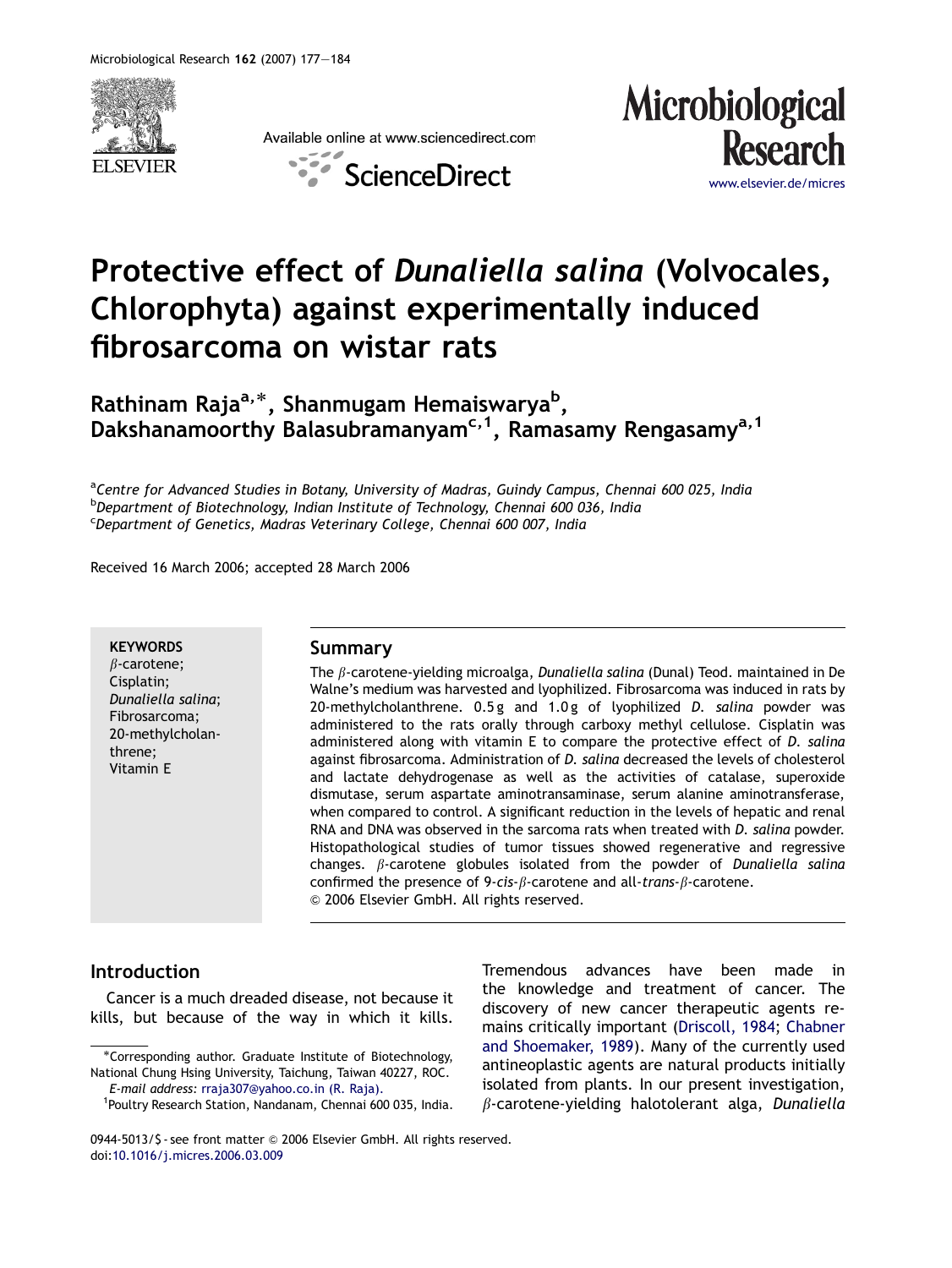salina was used to treat fibrosarcoma (Raja et al., 2003).

D. salina is a unicellular, naked biflagellate green alga. The alga is being commercially well exploited for its natural  $\beta$ -carotene, glycerol and also for fine chemicals. Dunaliella bardawil promotes the growth of normal mammary gland cells, but inhibits neoplastic cells [\(Fujii et al., 1993](#page-6-0)).

 $\beta$ -carotene is well known for its antioxidant and anticancer properties [\(Burton, 1956;](#page-6-0) [Krinsky,](#page-7-0) [1988](#page-7-0)). Epidemiological studies have consistently demonstrated that individuals who have higher serum  $\beta$ -carotene levels have a lower risk of cancer ([Williams et al., 2000\)](#page-7-0).  $\beta$ -carotene is reported to be potent to remove the free radicals and lipid antioxidants [\(Bitterman et al., 1994](#page-6-0)).  $\beta$ -carotene has far-reaching applications ranging from nutritional supplements to chemotherapeutic agents in cancer therapy [\(Simpson and Chichester, 1982;](#page-7-0) [Borowitzka and Borowitzka, 1988\)](#page-6-0). Supplementation of  $\beta$ -carotene with vitamin E is known to reduce the risk of prostate cancer [\(Wald et al.,](#page-7-0) [1984](#page-7-0); [Bertram et al., 1991](#page-6-0); [Albanes et al., 1996;](#page-6-0) [Raja, 2003](#page-7-0)). It has been implied that the antiperoxidative effect of 9-cis- $\beta$ -carotene is important for its ability to prevent malignant and cardiovascular diseases [\(Levin et al., 1997\)](#page-7-0). Cis-Pt is an antineoplastic drug administered against numerous animal and human tumors. The pharmacodynamic distribution and toxicity of the drug has been well established ([Ward and Fauviek, 1976;](#page-7-0) [Litterest](#page-7-0) [et al., 1979](#page-7-0); [Hemaiswarya and Doble, 2006\)](#page-6-0).

# Materials and methods

### Animals and diet

Male albino rats of the Wistar strains of 100–120 g procured from the inbred stock of the Centre for Animal Health Studies, Tamil Nadu Veterinary and Animal Sciences Univerisity, Madhavaram (Chennai), were used for this experiment. They were housed in well-ventilated polyurethane cages with a 12 h light/dark cycle; animals received a standard rat chow marketed by M/s Hindustan Lever limited, Mumbai, under the name 'Gold Mohur rat feed' and tap water was given as liquid source. Seven groups of each consisting six animals were maintained.

All procedures complied with the standards for the care and use of animal subjects as stated in the guidelines laid by Institutional Animal Ethical Committee (IAEC number-02/002/2002), University of Madras, Guindy Campus, Chennai 600 025.

# Chemicals

20 MC was purchased from Sigma Chemical Company (St. Louis, MO) and 0.2% solution was prepared with DMSO and stored at  $-20$  °C.

The drug Cis-Pt was purchased from Genie, Bangalore (India). Other chemicals used for this experiment were of analytical grade.

#### Experimental induction of fibrosarcoma

Fibrosarcoma was induced by a single intraperitoneal injection of 0.2% solution of 20 MC into thigh region of the rats [\(Chandrasekaran and](#page-6-0) [Nagarajan, 1983](#page-6-0)).

Groups Experimental condition

- I Control rats received 0.9% saline.
- II Cancer induced rats administered orally 500 mg of D. salina/kg body wt.
- III Cancer induced rats administered orally 1.0 g of D. salina/kg body wt.
- IV Cancer induced rats administered orally with vitamin E (400 mg/kg body wt. orally)+Cis-Pt (600 mg/kg body wt by i.p).
- V Cancer induced rats received 0.9% saline only.
- VI Control rats administered orally 500 mg of D. salina/kg body wt.
- VII Control rats administered orally 1.0 g of D. salina/kg body wt.

#### Algal source

D. salina was obtained from the Centre for Advanced Studies in Botany, University of Madras, Chennai, and maintained in De Walne's medium in a 12 h/12 h light/dark regime at  $24\pm 1$  °C under  $30 \mu$ E/m<sup>2</sup> s irradiance [\(Orset and Young, 1999;](#page-7-0) [Raja](#page-7-0) [et al., 2006\)](#page-7-0).

## Preparation of algal sample

The optimally grown 18-day-old culture of D. salina was harvested by centrifugation at 1000  $\times$  g for 15 min [\(Ben-Amotz et al., 1982\)](#page-6-0). The pellets were washed with distilled water to remove the salts, lyophilized and stored at  $4^{\circ}C$  in an airtight container covered with a black paper to avoid light contact since  $\beta$ -carotene is sensitive to light ([El-](#page-6-0)[Tinay and Chichester, 1970](#page-6-0)).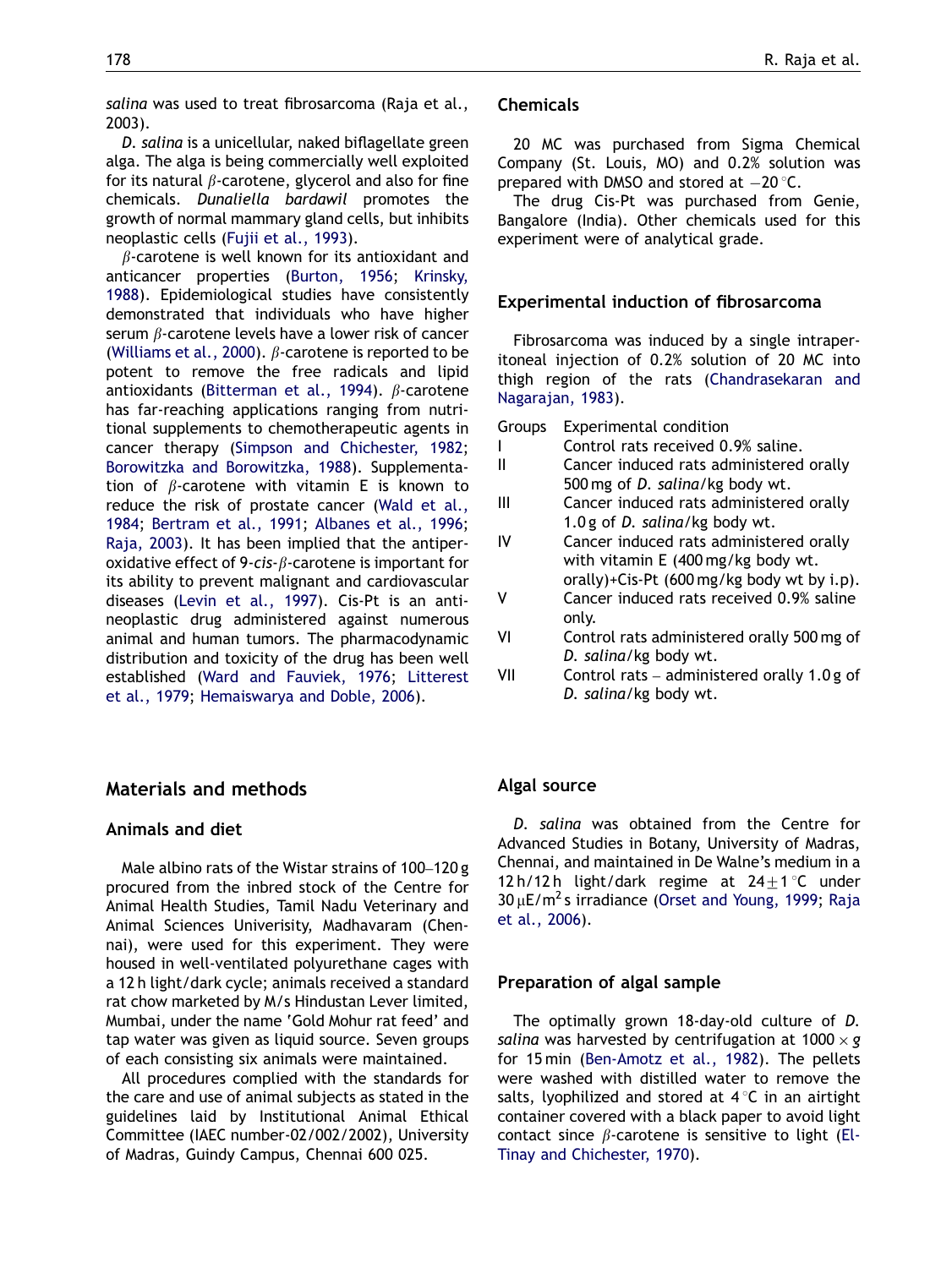# Dosages

0.5 and 1.0 g of D. salina and CM cellulose were mixed at a ratio of 1:1 and given orally to experimental rats every alternate day for a period of 45 days.

## Biochemical assays

At the end of experimental regime, rats were fasted overnight and sacrificed by cervical decapitation. The blood sample was collected using ethylene diamine tetra acetic acid as anticoagulant for the analysis of serum AST, serum ALT and LDH. The liver and kidney were dissected out and washed in ice-cold saline immediately to estimate SOD ([Misra and Fridovich, 1972](#page-7-0)), CAT [\(Takahara](#page-7-0) [et al., 1960\)](#page-7-0), cholesterol ([Parekh and Jung, 1970\)](#page-7-0), serum AST and serum ALT ([Mohur and Coore, 1975\)](#page-7-0), LDH [\(King, 1965](#page-7-0)), DNA [\(O'keefe and Cuatrecases,](#page-7-0) [1974](#page-7-0); [Burton and Ingold, 1984\)](#page-6-0) and RNA [\(Rawal](#page-7-0) [et al., 1977\)](#page-7-0).

# Histological studies

A small portion of tumor tissue was taken from the thigh region of rats and washed with ice-cold saline. They were fixed with 10% formal saline and embedded in paraffin wax. Using a microtome, they were sectioned and then stained with hematoxylin and eosin. The sections were mounted and observed for morphological changes under light microscopy [\(Shirwaikar et al., 2003](#page-7-0)).

# Statistical evaluation

The data were statistically analyzed and the values are expressed as mean $\pm$ SD. The Student's 't' test and 'P' values are also indicated [\(Fisher,](#page-6-0) [1990\)](#page-6-0).

# Isolation and estimation of  $\beta$ -carotene isomers

 $\beta$ -carotene isomers were extracted from the lyophilized sample of D. salina using 80% acetone [\(Raja, 2003](#page-7-0)). The algal powder of about 0.2–0.4 mg was resuspended in 30 mM NaCl in 200-fold volume excess, mixed and centrifuged at 12,000  $\times$  g for 10 min. The supernatant was discarded and the pellet resuspended in distilled water was mixed and centrifuged again at 12,000  $\times$  g for 15 min. It was further mixed with one-forth its volume of a solution containing 50% sucrose, 10 mM Tris-Cl, pH 8.0. On top of the mixture, 0.5 mL of 10 mM Tris-Cl pH 8.0 was layered and the preparation was centrifuged at 48,000  $\times$  g for 2 h. The purified  $\beta$ carotene globules were collected from the top layer. Visible absorption spectrum was taken at 443 and 475 nm to confirm the presence of 9-cis and alltrans- $\beta$ -carotene isomers ([Ben-Amotz et al., 1982\)](#page-6-0).

# Results

Table 1 shows the activities of the marker enzymes namely, LDH, serum AST and serum ALT of the control and experimental groups of rats. The activities of these marker enzymes increased significantly in tumor induced rats of Group V when compared to Group I. The Groups VI and VII rats showed similar activities of marker enzymes as that of control rats. D. salina-treated sarcoma rats (Group III) showed a significant reduction  $(P<0.001)$  in the activities of these marker

| Table 1. |  |  |  | Activities of serum marker enzymes on the experimental groups of rats |  |
|----------|--|--|--|-----------------------------------------------------------------------|--|
|----------|--|--|--|-----------------------------------------------------------------------|--|

| Groups                                   | Parameters <sup>a</sup>      |                               |                        |  |  |
|------------------------------------------|------------------------------|-------------------------------|------------------------|--|--|
|                                          | AST (IU/L)                   | ALT $(IU/L)$                  | LDH $(IU/L)$           |  |  |
| I Control                                | $38.5 + 2.31$                | $12.6 + 0.63$                 | $327.60 \pm 16.4$      |  |  |
| Il Fibrosarcoma+Dunaliella salina 500 mg | $48.7 + 2.9^b$               | $19.4 + 0.78^b$               | $380.39 \pm 15.2^b$    |  |  |
| III Fibrosarcoma+Dunaliella salina 1.0 g | $43.3 + 2.2^b$               | $16.0 + 1.12^b$               | $347.88 + 20.9^b$      |  |  |
| IV Fibrosarcoma+vit E+Cisplatin          | $42.6 \pm 1.7^c$             | $14.7 \pm 0.85$ <sup>c</sup>  | $339.22 + 20.4^b$      |  |  |
| V Fibrosarcoma induced                   | $64.8 \pm 3.9^b$             | $27.5 \pm 1.93^b$             | $454.14 + 22.7^b$      |  |  |
| VI Dunaliella salina 500 mg              | 39.0 $\pm$ 1.9 <sup>NS</sup> | $13.0 + 0.78$ <sup>NS</sup>   | $314.7 + 22.0^{NS}$    |  |  |
| VII Dunaliella salina 1.0 g              | $37.2 \pm 2.6^{NS}$          | 12.1 $\pm$ 0.73 <sup>NS</sup> | $307.62 \pm 18.5^{NS}$ |  |  |

 $^{\rm a}$ Results are mean $\pm$ SD,  $n=6.$  Comparisons are made with Group I vs. Group V, Group I vs. Group VII, Group VI, Group II vs. Group V, Group IV vs. Group V and Group III vs. Group IV. Student's 't' test.

 $bP<0.001;$  <sup>NS</sup> – non-significant.<br>cp – 0.01

 $P$ <0.01.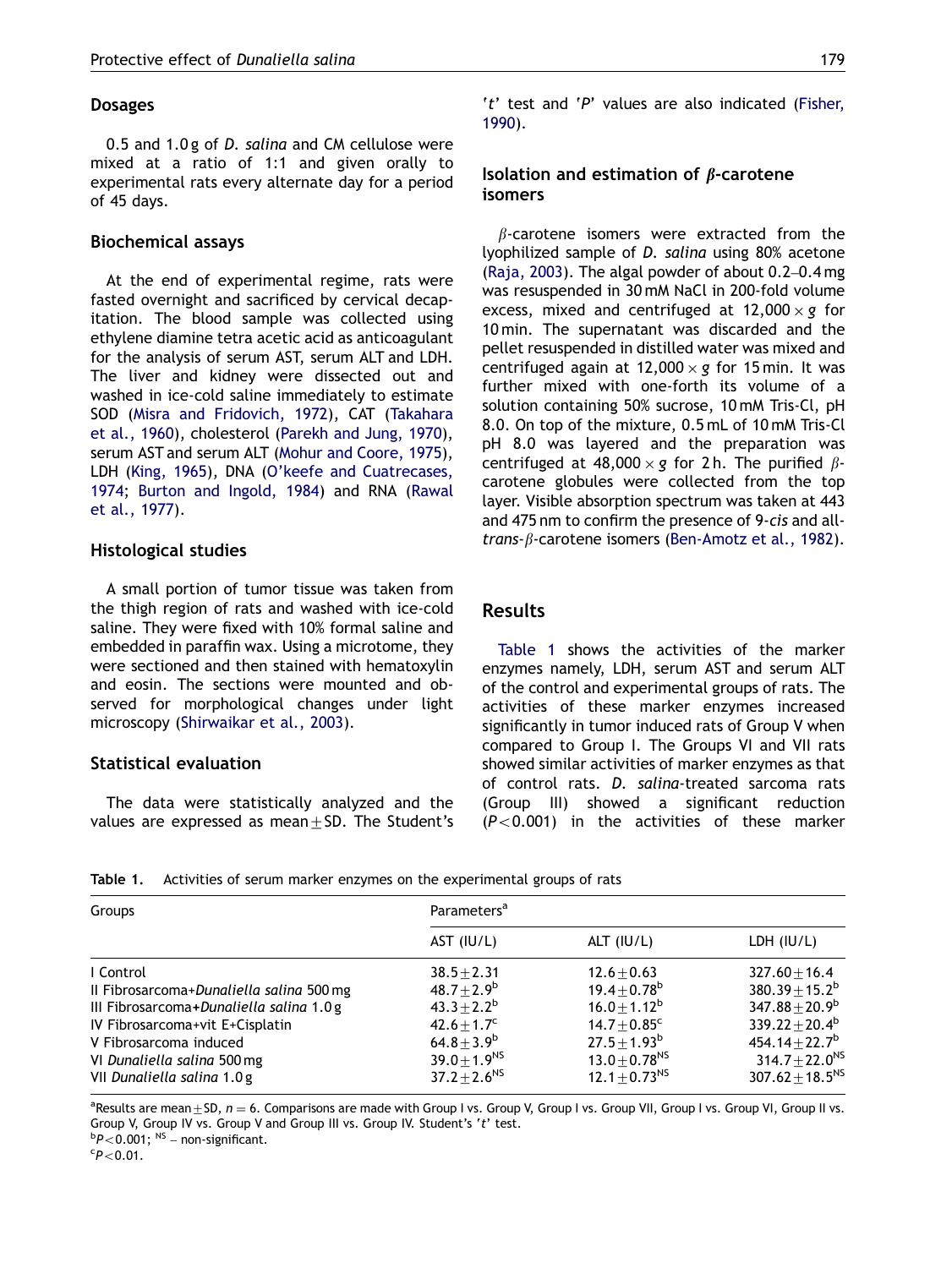enzymes compared to the untreated sarcoma group.

Figure 1 shows the activities of SOD, catalase and the levels of cholesterol in the control and experimental groups of rats in liver and kidney tissues. The activities of SOD and CAT were significantly low in fibrosarcoma rats when compared with those in control animals, whereas Groups II and III animals significantly showed increase in the activities of (especially in Group III) SOD. The levels of cholesterol in kidney and liver significantly increased in sarcoma rats when compared with control rats (Fig. 1). The sarcoma

rats (Group III) with 1.0g of D. salina showed a significant reduction in the levels of cholesterol when compared with untreated fibrosarcoma rats (Group V).

[Table 2](#page-4-0) depicts the levels of RNA and DNA in liver  $(P<0.001)$  and kidney tissues  $(P<0.001)$  of normal and experimental group of rats. Increased levels of hepatic and renal DNA ( $P<0.01$ ) and RNA ( $P<0.01$ ) were observed in sarcoma rats. Significant reduction of these levels was noted in D. salina-treated sarcoma rats. Treatment with D. salina did not elicit any significant change in the levels of DNA and RNA in the treated control rats.



Figure 1. Activities of SOD (U/mg protein) and CAT (min/mg protein) of liver (a) and kidney (b) and the level of cholesterol in experimental groups of rats.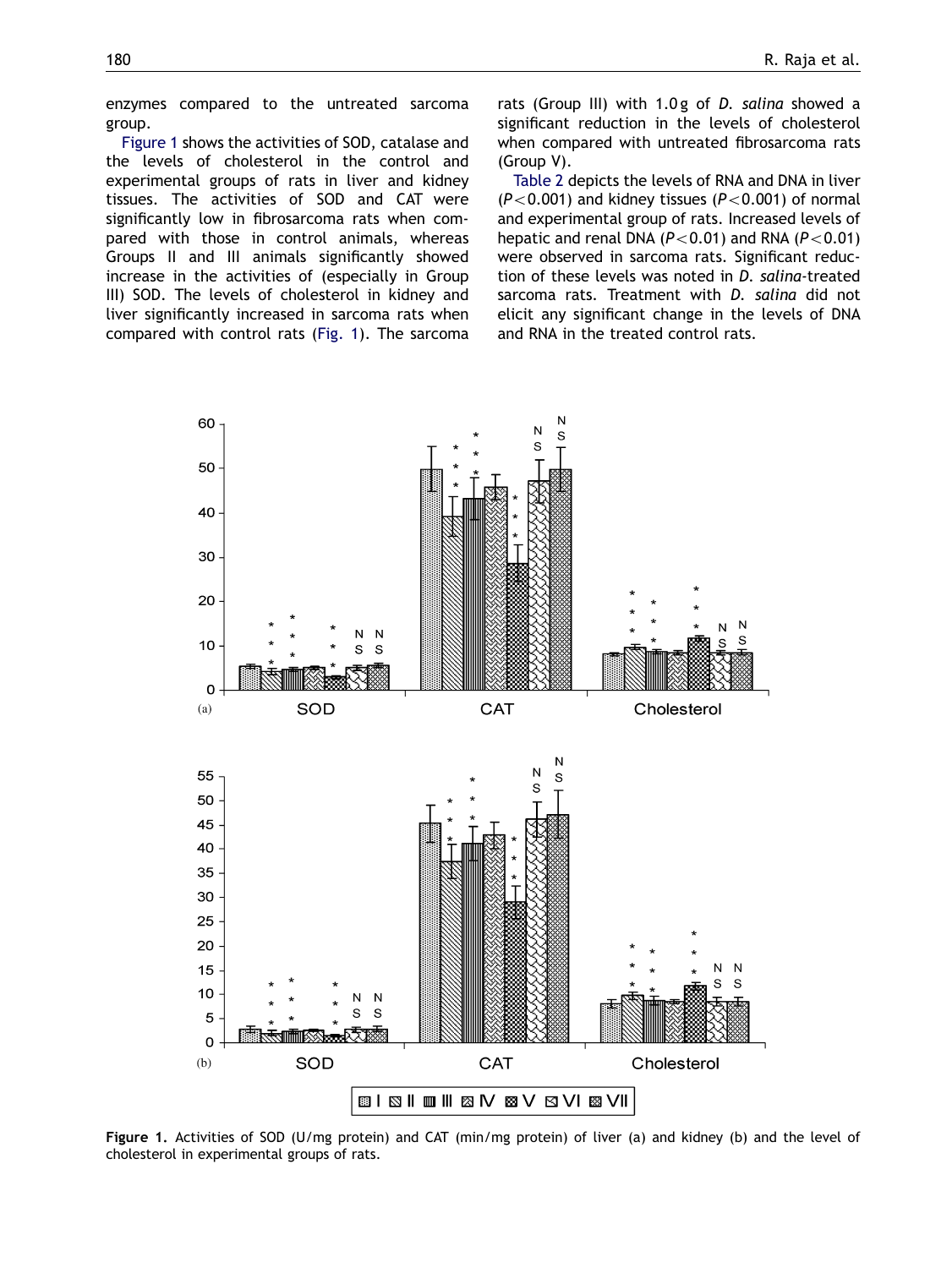| <b>Parameters</b> | Experimental groups <sup>a</sup> |                           |                  |                 |  |                                                                                                                                                                                       |                  |  |
|-------------------|----------------------------------|---------------------------|------------------|-----------------|--|---------------------------------------------------------------------------------------------------------------------------------------------------------------------------------------|------------------|--|
|                   |                                  | $\mathsf{H}^{\mathsf{c}}$ | III <sup>d</sup> | IV <sup>e</sup> |  | VIº                                                                                                                                                                                   | VII <sup>h</sup> |  |
| <b>DNA</b>        |                                  |                           |                  |                 |  | Liver $7.3+0.17$ $7.68+0.19$ $7.75+0.23$ $7.53+0.17$ $8.74+0.25$ $7.09+0.14$ <sup>NS</sup> $7.12+0.15$ <sup>NS</sup>                                                                  |                  |  |
|                   |                                  |                           |                  |                 |  | Kidney $6.7 \pm 0.14$ $6.79 \pm 0.15$ $7.06 \pm 0.16$ $6.59 \pm 0.12$ $7.87 \pm 0.2$ $6.61 \pm 0.13$ <sup>NS</sup> $6.8 \pm 0.14$ <sup>NS</sup>                                       |                  |  |
| <b>RNA</b>        |                                  |                           |                  |                 |  | Liver 8.9+0.39 9.23+0.38 <sup>j</sup> 9.16 $\pm$ 0.4 <sup>i</sup> 9.01 $\pm$ 0.35 <sup>k</sup> 9.86 $\pm$ 0.45 <sup>k</sup> 9.18 $\pm$ 0.36 <sup>NS</sup> 9.12+0.37 <sup>NS</sup>     |                  |  |
|                   |                                  |                           |                  |                 |  | Kidney 8.15+0.33 8.37+0.31 <sup>k</sup> 8.7 $\pm$ 0.35 <sup>i</sup> 7.95 $\pm$ 0.5 <sup>k</sup> 9.25 $\pm$ 0.4 <sup>k</sup> 7.73 $\pm$ 0.2 <sup>NS</sup> 7.82 $\pm$ 0.3 <sup>NS</sup> |                  |  |

<span id="page-4-0"></span>Table 2. Levels of DNA and RNA in liver and kidney (mg/g wet tissue) of experimental groups of rats

 $^{\rm a}$ Results are mean $\pm$ SD,  $n=6$ . Comparisons are made with Group I vs. Group V, Group I vs. Group VII, Group VI, Group V vs. Group II, Group IV vs. Group V and Group III vs. Group IV.

<sup>b</sup>Control.

<sup>c</sup>Fibrosarcoma+*Dunaliella salina* 500 mg.<br><sup>d</sup>Eibrosarcoma+Dungliella salina 1.0 g.

 $d$ Fibrosarcoma+Dunaliella salina 1.0 g.

Fibrosarcoma+vit E+Cisplatin.

f Fibrosarcoma induced.

<sup>g</sup>Dunaliella salina 500 mg.<br><sup>h</sup>Dunaliella salina 1.0 g. S.

 $h$ Dunaliella salina 1.0 g. Student's 't' test.

 $P$  < 0.05.

.<sup>j</sup>P<0.01<br>h > 0.01

 $kP<0.001$ ;  $^{NS}$  – non-significant.

### Histopathological changes in tumor tissue

The Group V animals showed the spindle cells arranged in bundles with hyperchromatic changes suggesting increased mitotic activity. Groups II and III rats showed regenerative and regressive changes (Fig. 2b).

[Figure 3](#page-5-0) shows visible absorption spectra of 80% acetone extract confirming the presence of 9-cis- $\beta$ carotene and all-trans- $\beta$ -carotene.

# **Discussion**

Plant derivatives play a major role in curing many types of cancer. It has been implied that the antiperoxidative effect of  $9$ -cis- $\beta$ -carotene compared with that of all-trans-isomer is important for its ability to prevent malignant and cardiovascular diseases ([Levin et al., 1997;](#page-7-0) [Raja, 2003\)](#page-7-0). Anticarcinogens should have a profound effect on the expression of tumor in experimental animals and ideally have a similar effect on human cancer [\(Devita et al., 1993\)](#page-6-0). In the mammalian system, blood constituents are maintained within normal biological range. Alterations in the body homeostasis are reflected in the blood parameters. Hence, the study of blood constituents becomes indispensable to understand the normal functioning of the system. Serum pathophysiological enzymes, especially serum AST and serum ALT, are often considered as sensitive indicators of adverse drug

![](_page_4_Picture_19.jpeg)

Figure 2. Results are mean  $\pm$  SD,  $n = 6$ . Comparisons are made with Group I vs. Group V, Group I vs. Group VII, Group II vs. Group V, Group III vs. Group IV. NS – nonsignificant. Student's 't' test.  $*P<0.05$ ,  $*P<0.01$  and  $***P<0.001$ .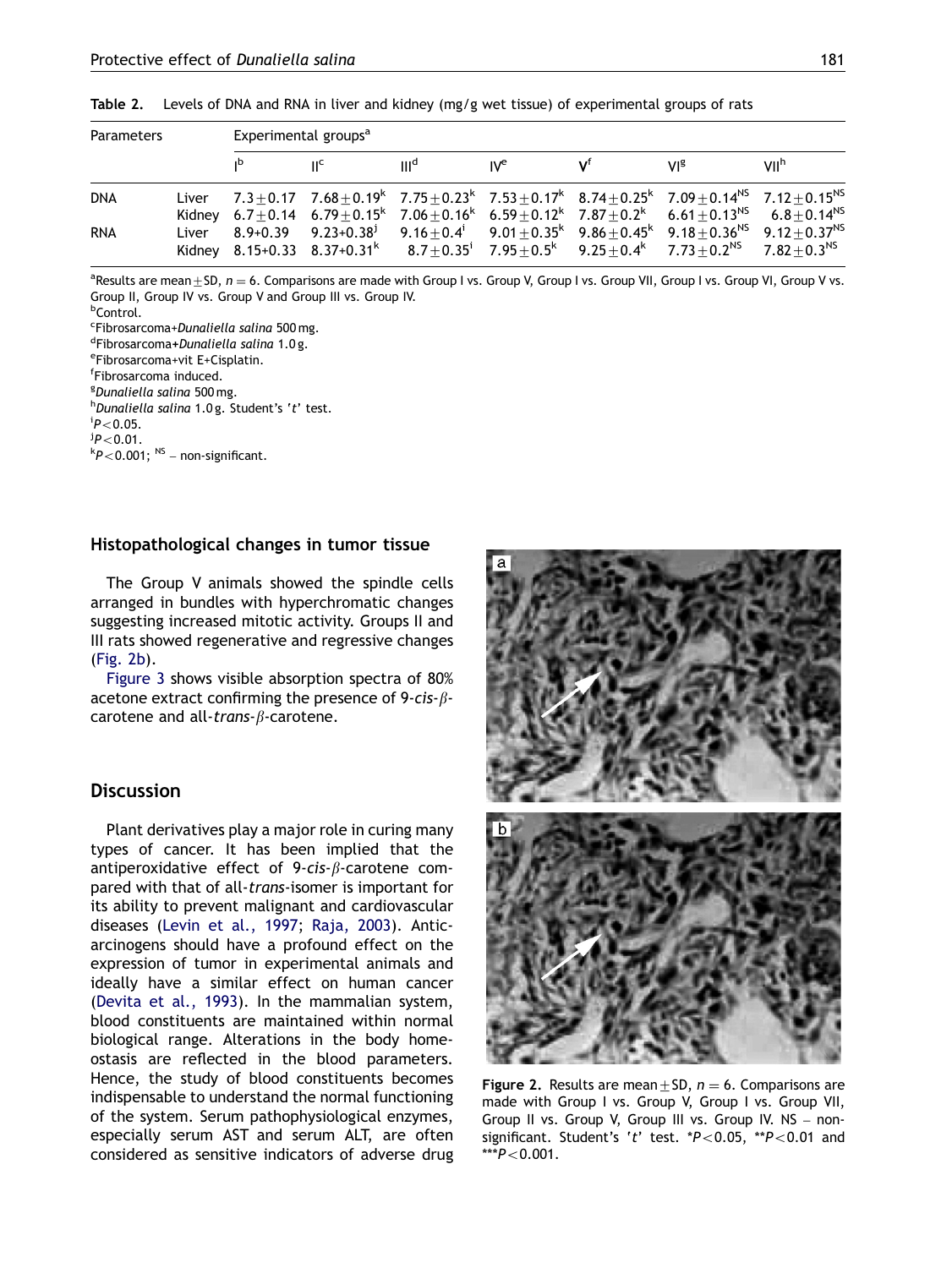<span id="page-5-0"></span>![](_page_5_Figure_1.jpeg)

**Figure 3.** Visible absorption spectrum of  $\beta$ -carotene globules of Dunaliella salina.

effect and disease status [\(Drotman and Lawhorn,](#page-6-0) [1978](#page-6-0)). Elevated levels of serum AST and serum ALT are reported in animals treated with toxic chemicals and certain toxic plant derivatives ([Malini and](#page-7-0) [Vanithakumari, 1990\)](#page-7-0). In support of our present investigation, the animals (normal) treated with D. salina did not show any significant change in the blood constituents and it could be stated that the drug is non-toxic to the mammalian system.

D. bardawil promotes the growth of normal mammary gland cells, but inhibits that of neoplastic cells and that the inhibitory effect of D. bardawil on mammary tumor progression is due to its normalizing both the organ-specific and the general metabolism ([Fujii et al., 1993\)](#page-6-0). LDH regulates the interconversion of pyruvate and lactate is useful in the recognition of neoplastic disease. Malignant tumors are known to have high rates of glycolytic activity leading to high production of lactic acid. LDH isoenzyme shifts are

frequently observed in cancers [\(Starkweather and](#page-7-0) [Schoch, 1962](#page-7-0)). They reported a pronounced increase in LDH activity due to a predominance of anaerobic glycolysis. There was an increased level of LDH activity in the malignant cells spreading through the organs of tumor induced rats. The activity of LDH in mouse fibrosarcoma cell strains was found to be five times as high as that of normal muscle tissue ([Talageri et al., 1971](#page-7-0)).

Significant increase in LDH activity was observed in the serum of sarcoma rats. The increase in LDH activity was reversed to near normal by D. salina treatment. Significant increase in the activities of the serum AST and serum ALT enzymes was observed in Group V rats. D. salina alone treated control rats did not show any change in these marker enzymes, thereby indicating the non-toxic nature of the alga D. salina. Groups II and III showed a significant reduction ( $P < 0.001$ ) in the activities of marker enzymes as similar to Group I rats, thereby suggesting the protective effect provided by D. salina.

Several biological defense mechanisms exist for the prevention of membrane damage due to lipid peroxidation such as CAT and SOD. Accumulation of hydrogen peroxide is highly toxic to cells and catalase plays an important role in the elimination of hydrogen peroxide. It has been suggested that the exposure of erythrocyte to  $H_2O_2$  enhanced the susceptibility of lipid structure of erythrocytes to auto-oxidation and might lead to hemolysis ([Halli](#page-6-0)[well and Gutteridge, 1989](#page-6-0)). In the present study, CAT and SOD activities decreased significantly in sarcoma rats. The activities of CAT and SOD in liver and kidney of fibrosarcoma rats increased significantly after D. salina treatment, indicating its anticancer property. Further, the algal administration has been found to reduce the level of cholesterol in tumor induced rats.

Nucleic acid plays an important role during the neoplastic transformation. It has been reported that the concentrations of DNA and RNA increase in liver, lung and spleen cancers. An alteration in nucleic acid patterns in the adrenals and liver of mice bearing sarcoma-180 has been reported ([Hilf](#page-6-0) [et al., 1962](#page-6-0)). The fluphenazine hydrochloride caused a decrease in the growth of a mammary adrenocarcinoma of the Fischer rat and simultaneous decline in the DNA levels ([Hilf et al., 1971](#page-6-0)). Hydroxyurea inhibits 98% of DNA synthesis in virally transformed fibroblast cells ([De Hann and Parker,](#page-6-0) [1988](#page-6-0)). In the present study, the levels of DNA and RNA of liver and kidney increased significantly in fibrosarcoma rats. The increase in DNA was more than RNA in sarcoma rats. The present observation is in accordance with the earlier reports on the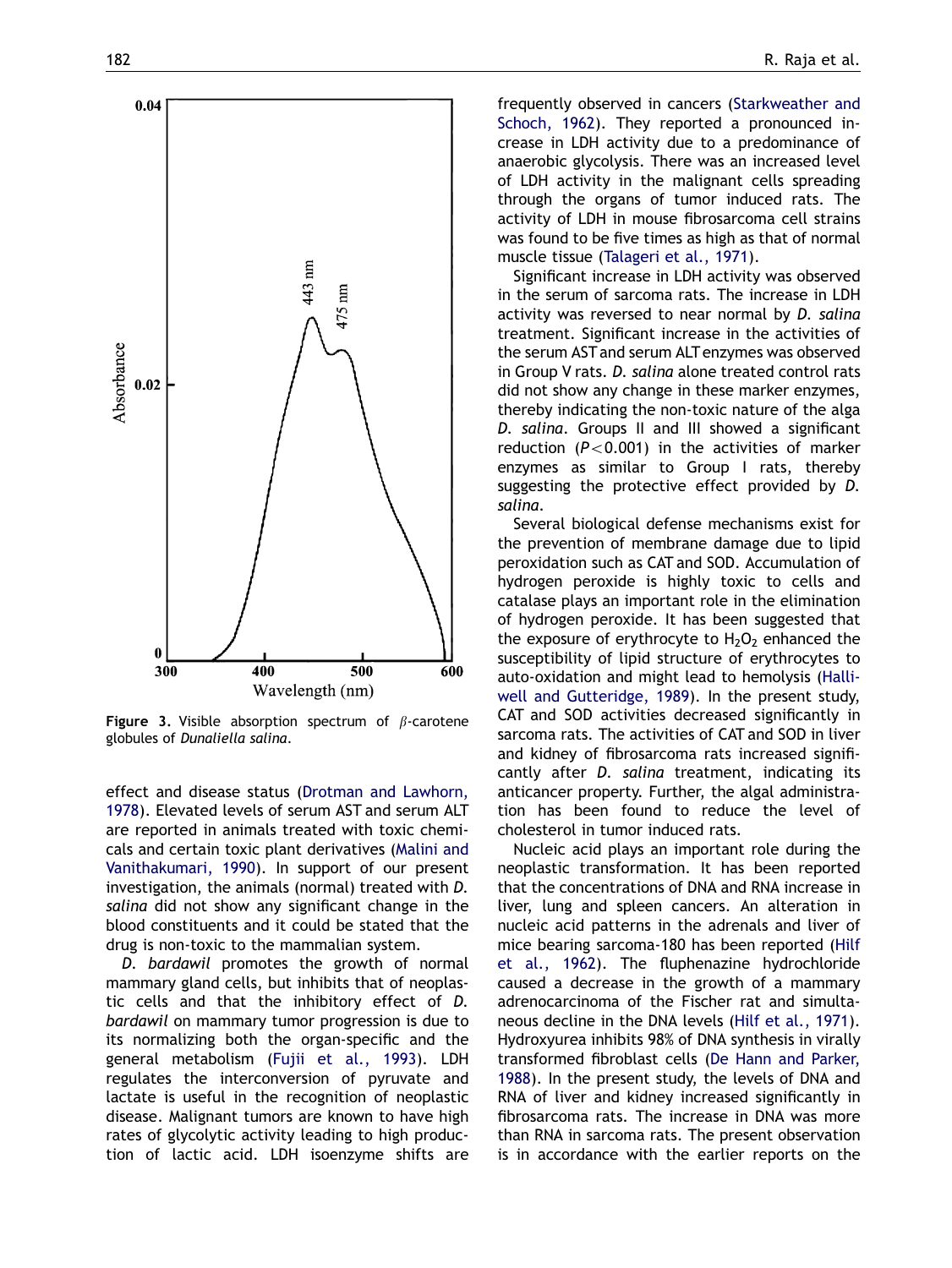<span id="page-6-0"></span>levels of nucleic acids in tumor conditions. D. salina treatment showed a decrease in the levels of nucleic acids in Groups II and III rats when compared to Group V rats, which indicates the curative nature of the alga on sarcoma.

Histopathological examinations revealed that there was an alteration in the architecture of tumor tissue. This alteration was corrected to near normal by D. salina administration showing the curative nature of D. salina on fibrosarcoma condition. Groups II and III animals showed regenerative and regressive change due to the administration of D. salina, especially in Group III. Thus, the algal therapy efficiently changes the growth pattern of the tumor.

Our earlier studies revealed that D. salina grown in De Walne's medium was able to concentrate 6.2 mg/L of  $\beta$ -carotene and the alga grown in the salt refinery effluent also had a capacity to concentrate a minimum of 0.4185 mg/L  $\beta$ -carotene (De Hann and Parker, 1988; [Raja et al., 2004a, b](#page-7-0)). In support of our investigation, visible absorption spectra ([Fig. 3\)](#page-5-0) at 443 and 475 nm clearly indicate the presence of 9-cis- and all-trans- $\beta$ -carotene isomers (Ben-Amotz et al., 1982). The 9-cis- $\beta$ carotene has the ability to prevent malignant and cardiovascular diseases due to its antiperoxidative effect [\(Levin et al., 1997](#page-7-0); [Raja, 2003](#page-7-0)). So, in our present study, 9-cis- $\beta$ -carotene might play a possible role in the reduction of cancer.

## Acknowledgements

We thank Prof. N. Anand, Director, for kindly providing the laboratory and animal house facilities. We also thank Prof. R. Manivasakan, Indian Institute of Technology, Chennai 600 036, and Dr. Velusubramani, Triangle Research Institute, North Carolina, USA for their critical review of the manuscript.

# References

- Albanes, D., Heinonen, O.P., Taylor, P.R., Virtamo, J., Edwards, B.K., Rautalahti, M., Hartman, A.M., Palmgren, J., Freedman, L.S., Haapakoshi, J., Barett, M.J., Teppo, L., 1996. Alpha tocopherol and  $\beta$ -carotene supplements and lung cancer incidence in the alphatocopherol,  $\beta$ -carotene cancer prevention study: effects of base-line characteristics and study compliance. J. Natl. Cancer Inst. 88, 1560–1570.
- Ben-Amotz, A., Katz, A., Avron, M., 1982. Accumulation of  $\beta$ -carotene in halotolerant algae: purification and characterization of  $\beta$ -carotene rich globules from

Dunaliella bardawil (Chlorphyceae). J. Phycol. 18, 529–537.

- Bertram, J.S., Pung, A., Churley, M., Kappok, T.J., Wilkens, L.R., Cooney, R.V., 1991. Diverse carotenoids protect against chemically induced neoplastic transformation. Carcinogenesis 12, 671–678.
- Bitterman, N., Melamed, Y., Ben-Amotz, A., 1994.  $\beta$ carotene and CNS oxygen toxicity in rats. J. Appl. Physiol. 76, 1073–1076.
- Borowitzka, M.A., Borowitzka, L.J., 1988. Dunaliella. In: Borowitzka, M.A., Borowitzka, L.J. (Eds.), Microalgal Biotechnology. Cambridge University Press, New York, pp. 27–58.
- Burton, G.W., Ingold, K.U., 1984.  $\beta$ -carotene: an unusual type of lipid antioxidant. Science 224, 569–573.
- Burton, K., 1956. A study of the conditions and mechanism of the diphenylamine reaction for the colorimeteric estimation of deoxyribonucleic acid. Biochem. J. 62, 315.
- Chabner, B.A., Shoemaker, D., 1989. Drug development for cancer-implications for chemical modifiers International. J. Rad. Oncol. Biol. Phy. 16, 907–909.
- Chandrasekaran, B., Nagarajan, B., 1983. Growth inhibitory effect of echitamine and plumbagin on fibrosarcoma in rats Arokya. J. Health Sci. 9, 60–63.
- De Hann, J.B., Parker, M.I., 1988. Differential effects of DNA synthesis inhibitors on DNA methylation in normal and transformed cells. Anticancer Res. 8, 617–620.
- Devita Jr., V.J., Hellman, S., Rosenburg, S.A., 1993. Principles and Practice of Oncology. JB. Lippincott co., Philadelphia, p. 1436.
- Driscoll, J.S., 1984. The preclinical new drug research program of the National Cancer Institute. Cancer Treat. Rep. 68, 63–76.
- Drotman, R.B., Lawhorn, G.T., 1978. Serum enzymes as indicators of chemical induced liver damage. Chem. Toxicol. 1, 163–171.
- El-Tinay, A.H., Chichester, C.O., 1970. Oxidation of  $\beta$ carotene. Site of initial attack. J. Org. Chem. 35, 2290–2293.
- Fisher, R.A., 1990. Statistical Methods. Experimental Design and Scientific Interence. Oxford University Press, United Kingdom, Europe.
- Fujii, Y., Ben-Amotz, A., Sakamoto, S., Nagasawa, H., 1993. Effects of  $\beta$ -carotene rich algae Dunaliella bardawil on the dynamic changes of normal and neoplastic mammary cells and general metabolism in mice. Anticancer Res. 13, 389–393.
- Halliwell, B., Gutteridge, J.M.C., 1989. Free Radicals in Biology and Medicine. Clarendon Press, Oxford, pp. 188–276.
- Hemaiswarya, S., Doble, M., 2006. Potential synergism of natural products in the treatment of cancer. Phyto. Res. 20 (4), 239–249.
- Hilf, R., Cowett, V.W., Johnson, M.L., Bormen, A., 1962. Effects of sarcoma-180 and other stressing agents upon adrenal nucleic acids. Cancer Res. 22, 449.
- Hilf, R., Bell, C., Goldenberg, H., Michel, I., 1971. Effect of fluphenazine HCl on R-3230 AC mammary carcinoma and mammary glands of the rat. Cancer Res. 31, 1111–1117.